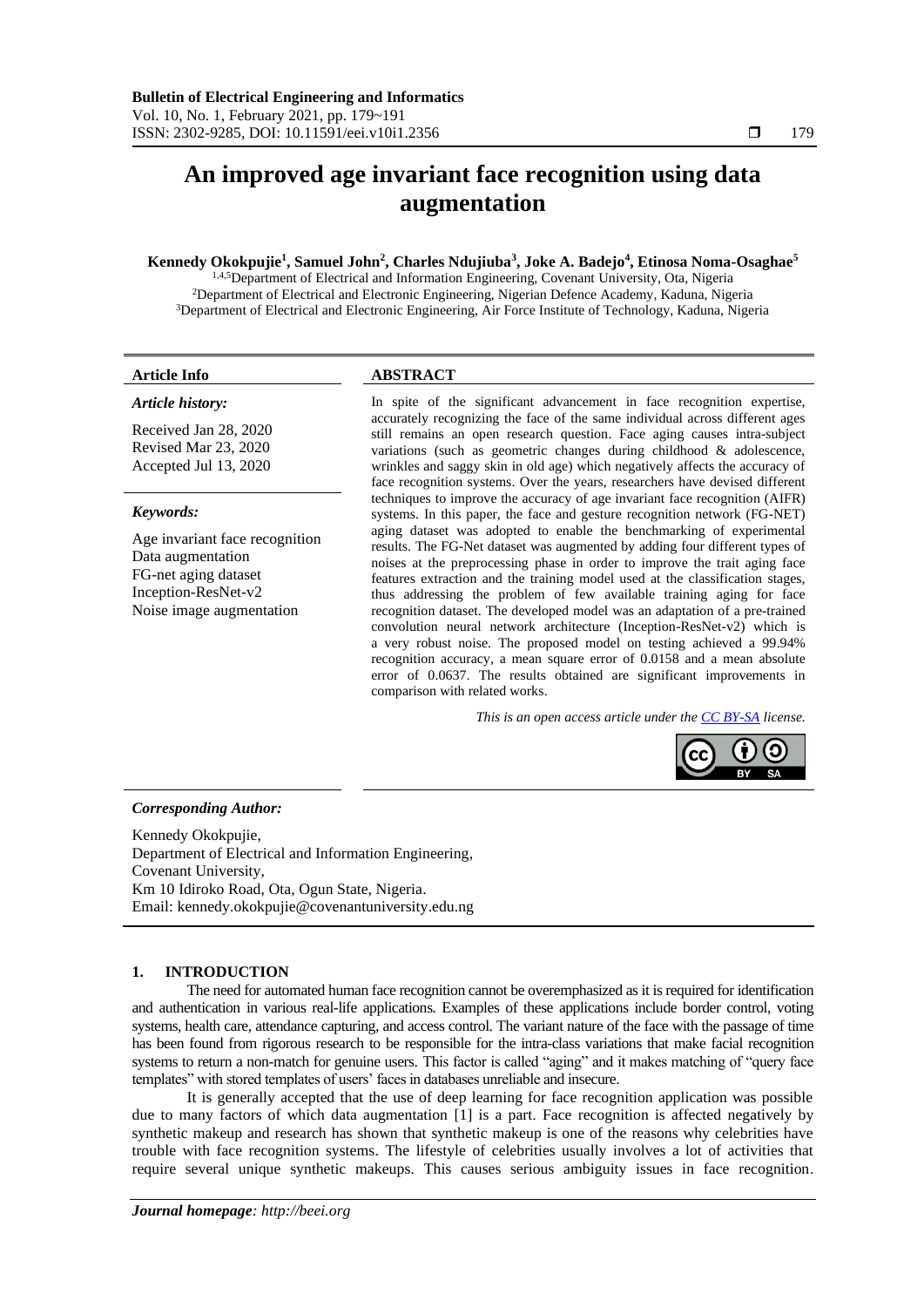The artificial colors, contouring and uneven skin tone associated with artificial makeovers pose a challenging problem in face recognition that some researchers [2] have attempted to solve using deep convolutional neural networks with promising results. The application of convolutional neural network (CNN) to solve the facial artificial makeup challenge involved the use of augmented pictures of subjects with various types of artificial makeovers.

In some instances, the input images were split into two categories, a category with closely matched pairs of face images and the other categories were unmatched pairs. The goal was to increase the disparity in the unmatched face image pairs and the similarity in the matched face image pairs [3]. The face images of the subjects were fed into CNN networks in pairs with the aim of reducing false matches and increasing true matches across age groups. The age-invariant face recognition was achieved using distance metrics on well-ordered pairs of matched and unmatched face images. Standard databases such as the Face and Gesture Recognition Network Aging Database (FG-NET AD) [4], the MORPH database, the CAD database, the Asian Face Age Dataset (AFAD) and a lot more have been the pool from which researchers working on age-invariant face recognition systems get face images to augment. These standard aging databases provide a platform to standardize research outputs on age-invariant face recognition. The majority of the databases have a limited number of face images that are not large enough for deep learning applications and are thus augmented using a large array of standardized data augmentation processes.

Some researchers use unique face images from subjects who volunteer to have their face image used for age-invariant face recognition research [5]. The aim is usually to get face images from subjects that cover a minimum of twenty to thirty percent of a subject's lifetime. These images are augmented and used to develop age-invariant face recognition models. A key part of the research using individual volunteer subject images is highlighting the number of participating subjects, the number of face images originally acquired, the number of augmented face images, the median age [6], the minimum and maximum age and the separation between acquired images of each subject. The data augmentation process done on face images helps researchers work on the intra-class and inter-class variations sought for age-invariant face recognition [7]. The inter-class and intra-class variations help in the modeling of appropriate datasets for the development of age-invariant face recognition systems. The augmented face images are often used as data input to several deep learning models like the convolutional neural networks to create robust age-invariant face recognition systems [8].

In some applications, data augmentation is used to separate subject-specific facial features that are stable from variations in other facial features caused by aging [9]. This leads to the generation of ageinvariant face recognition systems that are robust to variations in facial features caused by aging. Data augmentation has been used to adapt face images for applications on mobile devices and cloud environments that operate in real-time [10]. The face images for such niche applications are, usually augmented to be compatible with mobile device applications. Data augmentation is done in various ways. Famous among them are rotation, the addition of noise, landmark perturbation and synthesis techniques [11]. Face images are augmented to dramatically increase their numbers, size and suitability for deep learning applications. Face images that are not augmented usually cause overfitting, pose variance, misalignment and illumination variations. The issue of illumination variations in face images is also addressed using data augmentation techniques like face lighting as seen in [12] to create robust face recognition systems. Sometimes data augmentation is done to avoid the need for paired face images and the true age of face image samples [13].

In this work improving the accuracy of an age invariant face recognition (AIFR) system using data augmentation technique on a classical pre-trained convolution neural network is the focus of this study. It AFIR system was achieved by augmenting the FG-Net dataset at the preprocessing phase with different types of noise that incidentally improved the accuracy of the system. This was largely because the pertained CNN adapted for training the proposed AIFR model was robust to noise.

# **2. PROPOSED RESEARCH METHOD FOR THE IMPROVED AGING INVARIANT FACE RECOGNITION USING DATA AUGMENTATION**

This section describes the proposed research method for the improved age invariant face recognition using data augmentation. This network was designed to improve the recognition of the intra-class subject (same person) at different ages using data augmentation. The general procedure comprised of the same traditional steps: image acquisition, pre-processing, feature extraction, classification and system evaluation. In this work, the image pre-processing steps taken using data augmentation technique improved the performance of the system greatly. Four basic pre-processing steps were utilized. Feature extraction is the process of capturing the preferred trait descriptors but using the CNN instead of a handcrafted method. In this model, a pre-trained CNN architecture (Inception-ResNetv-2) was adopted. Classification is necessary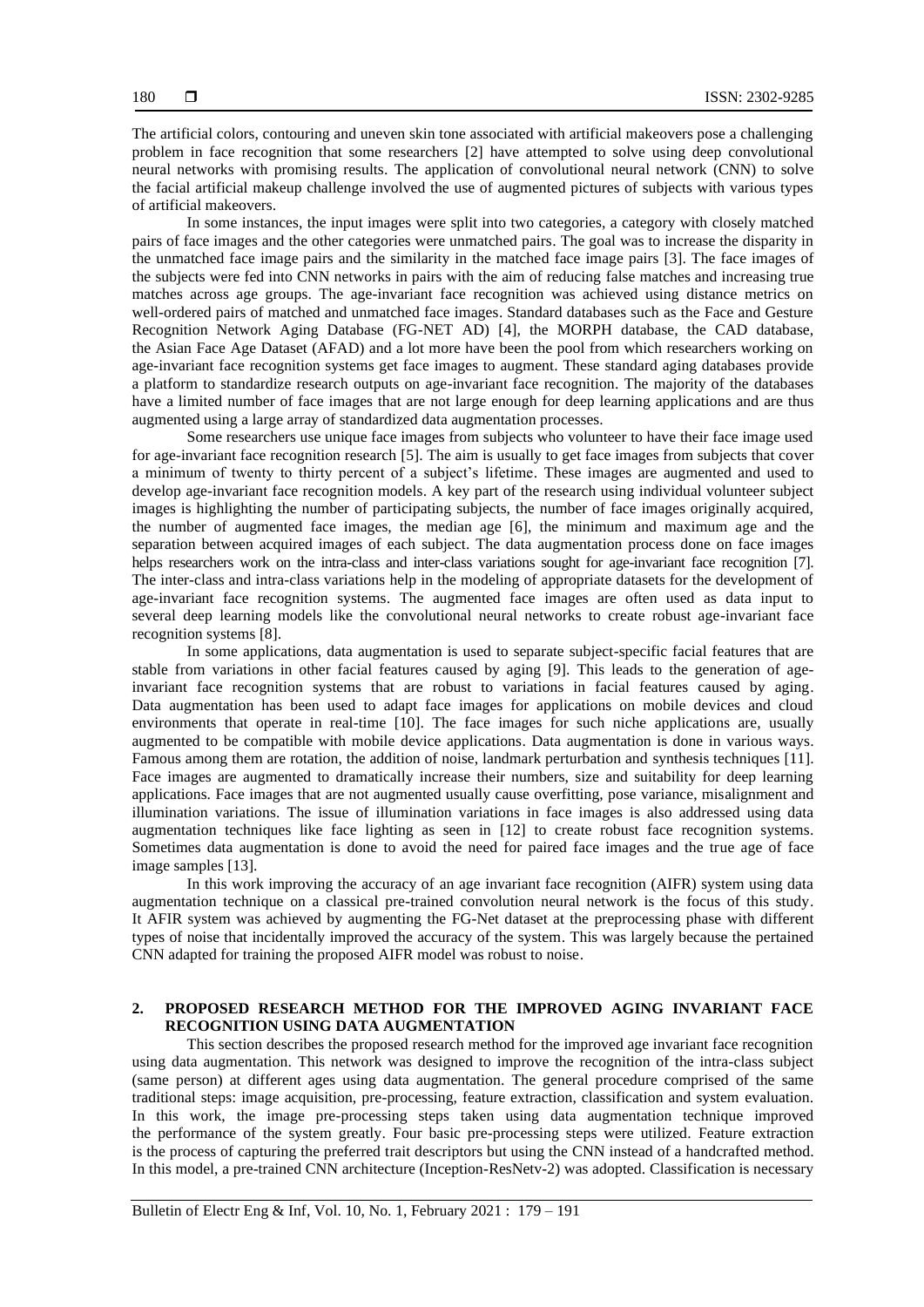to recognize the identity of the subject. This model utilized the Softmax classifier, which was used for multiclass classification. The system (model) performance was evaluated for its testing accuracy, testing loss, mean squared error and mean absolute error. The general processes for improved AIFR using data augmentation are shown in Figure 1 to Figure 3.



Figure 1. Basic block diagram for proposed age invariant face recognition training phase



Figure 2. Basic block diagram for proposed age invariant face recognition testing phase



Figure 3. A sample cropped image from FG-net dataset with various noise addition: (a) Original image, (b) Image with Gaussian distribution noise, (c) Image with Poisson distribution noise, (d) Image with the distribution of salt &pepper noise, (e) Image with the speckle noise distribution

#### **2.1. Data acquisition**

The face and gesture recognition network ageing database (FG-NET AD) contains 1002 images from 82 different subjects with age ranging from newborns to 69 years. However, ages up to 40 years are the most populated in the database. With the exception of recent images that were acquired digitally, other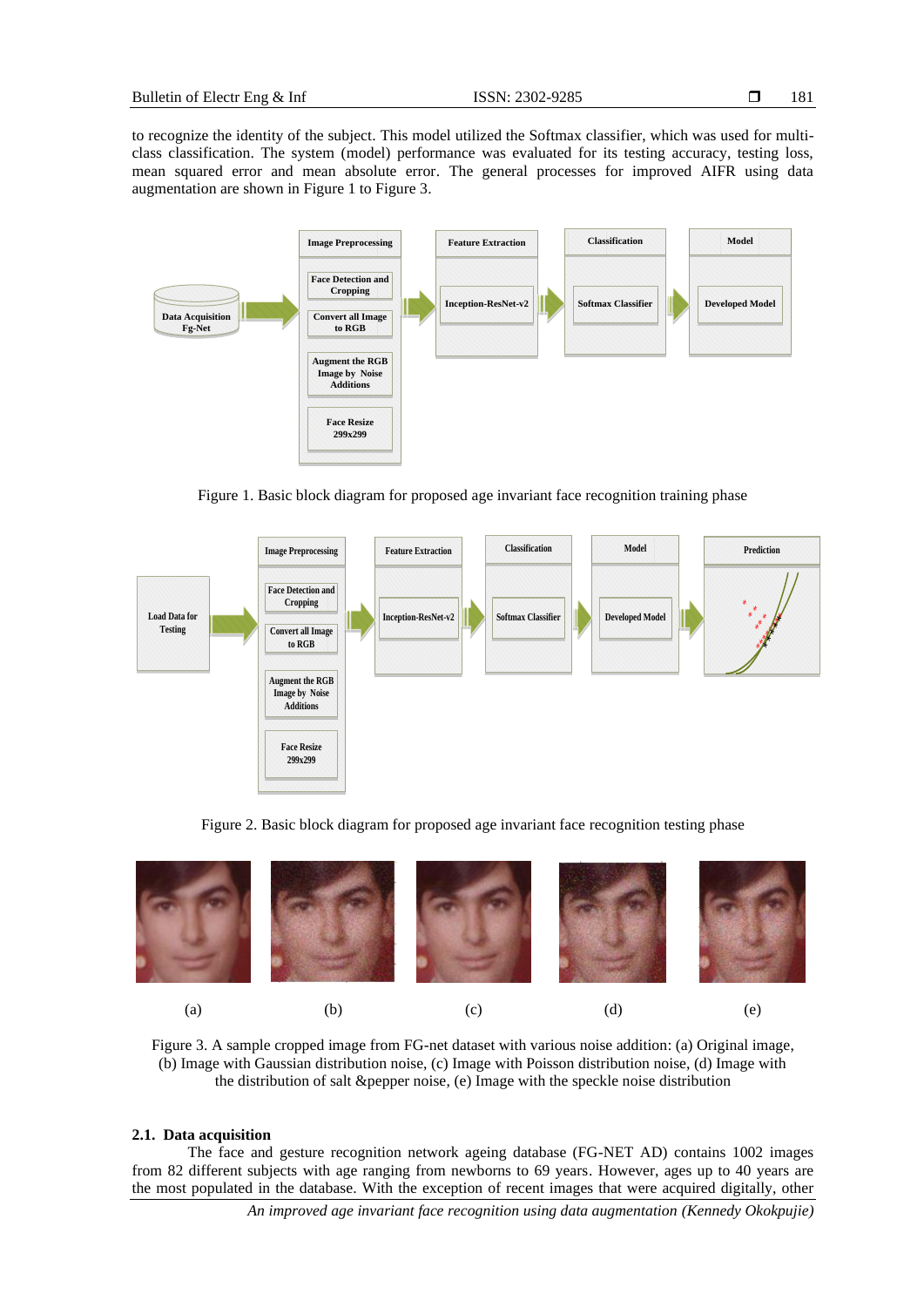images in the database are the scanned photographs of subjects found in personal collections. Consequently, the quality of images in the database depends on the skill of the photographer, the imaging equipment used, the photographic paper used and the overall photograph condition. The images exhibit considerable variability in resolution, image sharpness, illumination, background, viewpoint and facial expression, which makes it highly challenging data for age-invariant face recognition. Furthermore, occlusions in the form of spectacles, facial hair and hats are also present in a number of images [14-19]. The FG-NET database also contains an average of between 10-15 face images of each subject at different ages [15]. The total number of subjects by gender are 34 males and 48 females. While the total number of images by gender is 395 males and 607 females. The database of the FG-NET AD was too small for deep learning experiments. Thus, the need for data augmentation.

# **2.2. Training and testing the proposed AIFR model**

In this section, we shall consider; training the deep learning model using the transfer learning technique, using the trained deep learning model for adaptive face recognition in FG-NET and data augmentation.

# **2.2.1. Training the deep learning model using transfer learning technique**

Transfer learning was used to train the Inception-ResNet-v2 network on the pre-processed FG-NET database for age-invariant face recognition. The training process was systematic and it is summarized thus:

- a. Load the pre-processed FG-NET database into MATLAB using ImageDatastore object.
- b. Split the database into a training set (80% images) and validation (testing) set (20% images).
- c. Resize all images in the train and test sets to 299x299 to make them compatible with the Inception-ResNet-v2 network.
- d. Load Inception-ResNet-v2 network in MATLAB.
- e. Specify training options for transfer learning.
- f. Re-train Inception-ResNet-v2 network on the train set of pre-processed FG-NET.
- g. Test the trained network on the validation set.
- h. Compute the network accuracy.

#### **2.2.2. Using the trained deep learning model for adaptive face recognition in FG-NET**

The trained deep learning model was used for testing the images from the FG-NET dataset by following the steps below:

- a. Read an image from the FG-NET database in MATLAB.
- b. Convert the image into an RGB format if it is a grayscale image.
- c. Detect and crop the face of the subject in the image using the Viola-Jones Face Detector.
- d. Resize the image to 299x299 to make it compatible with Inception-ResNet-v2.
- e. Load the re-trained Inception-ResNet-v2 network from Section 2.2.1
- f. Pass the image from step (d) to the re-trained network for class prediction.
- g. Observe the prediction result and compare it to the ground truth.

#### **2.2.3. Data augmentation (the concept of image noise addition)**

Gaussian, Poisson, Salt & Pepper, and Speckle noises were chosen to be added to the images from the FG-Net dataset [20]. Some amounts of these noises were added in each of the images in order to artificially inflate the datasets using label preservation transformation. Image noise addition and label preservation transformation are data augmentation techniques [21-30].

# a. Image Gaussian noise addition

Gaussian noise modeling involves the addition of different random RGB values to each pixel in the image. The random values are mined from an arbitrary variable with mean  $(\mu)$  value of zero and a variance 1.4 from normal density function. The mean and variance are selected to introduce a reasonable amount of noise. The mathematical model is as shown in (1) [31-33].

$$
P(Z) = \frac{1}{\sqrt{2\pi\delta}} e^{-(z-\mu)/2\delta^2}
$$
 (1)

where  $P(Z) =$  Gaussian distribution noise in image,  $\mu =$  Mean,  $\delta =$  Standard deviation. b. Image Poisson noise addition

Poisson noise is modeled by a Poisson procedure. Poisson noise is generated when a random variable is created for each pixel. The random variable has a Poisson distribution as shown in (2) [31-35]. An arbitrary sample is mined from every arbitrary variable.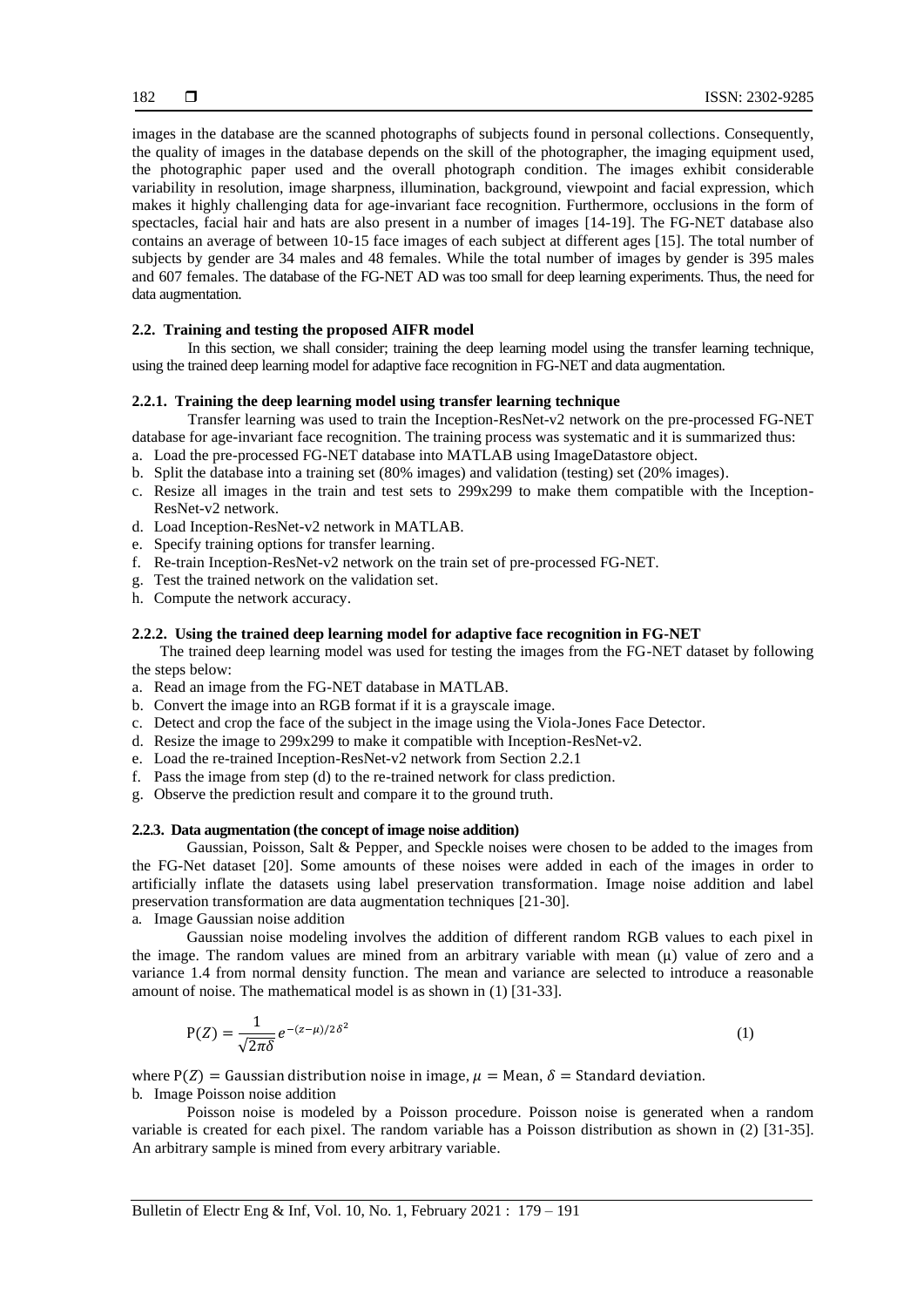$$
P(k) = \frac{e^{-\lambda}(\lambda)^k}{k!}
$$

where,  $P =$  Probability distribution,

 $K =$  The number of Photons measured by a given sensor element,

 $\lambda = Mean$ ; that is equivalent to the value of the pixel.

c. Salt and pepper noise addition

Salt and Pepper noise can originate from transmission errors while carrying out analog-digital conversions. The salt and pepper noise was modeled by altering the value of each pixel of the image with a probability of 0.02. The pixel was altered either to black,  $(0, 0, 0)$  or white,  $(255, 255, 255)$  in RGB values, both cases with a probability of 0.01 and 0.15 respectively. The Salt and Pepper mathematical model is as shown in (3) [24, 31, 36-39].

$$
P(s) = \begin{cases} P_a & \text{for } s = a \\ P_b & \text{for } s = b \\ 0 & \text{otherwise} \end{cases} \tag{3}
$$

Where,  $P_a P_b$ =Probability Density Function (PDF) of a and b,

 $P(s) =$  Distribution of salt & pepper noise in image,

 $a, b$  = array image size

d. Speckle noise image addition

Speckle noise is a rough multiplicative noise. Speckle noise is generated by multiplying each pixel of the image by an arbitrary value. Arbitrary values are mined from an arbitrary variable with a mean 0.9 and a variance of 0.1 by a normal density function. The Speckle noise mathematical model is as shown in (4) [24, 31-34, 40].

$$
g(x, y) = f(x, y) * \mu(x, y) + \xi(x, y)
$$
\n(4)

where,  $g(x, y) =$  observed image,

 $f(x, y) =$  multiplicative component

 $\xi(x, y)$  = additive component of the speckle noise.

# **2.3. Network architecture for feature extraction and classification**

The architecture adapted for this experiment is the Inception-ResNet-v2, which is a convolutional neural network that is trained on more than a million images from the ImageNet database and is used in ImageNet large-scale visual recognition challenge. The network is 164 layers deep. It can classify images into 1000 object categories and has an image input size of 299x299. In this research work, a pre-trained Inception-ResNet-v2 network was used. The convolutional neural network has already learned to extract powerful and informative features from natural images. It was used as a starting point to learn representative features from the FG-NET database using transfer learning for age invariant face recognition. The architecture was robust to noises used in the data augmentation stage [20, 31, 33, 41]. The architecture of the convolutional neural network is described in Table 1.

Table 1. A detail architecture of the convolution neural network (modified Inception-ResNet-v2) used for feature extraction and classification

|              |                 |        |       |                 |                       | Teatule extraction and classification            |                  |                 |                     |
|--------------|-----------------|--------|-------|-----------------|-----------------------|--------------------------------------------------|------------------|-----------------|---------------------|
| <b>Block</b> | Type            | Repeat | Depth | Filter / Stride |                       | Output size                                      | Branch 1         | Branch 2        | Branch <sub>3</sub> |
|              | Convolution     |        |       |                 | $3\times3/2$          | 149×149×32<br>(32)                               |                  |                 |                     |
|              | Convolution     |        |       |                 | $3\times3/1$          | $147\times147\times32$<br>(32)                   |                  |                 |                     |
|              | Convolution     |        |       |                 | $3\times3/1$          | $147\times147\times64$<br>(64)                   |                  |                 |                     |
|              | Max Pooling     |        |       | $3\times3/2$    | $73\times73\times160$ |                                                  |                  |                 |                     |
|              | Convolution     |        |       | $3\times3/2$    | $73\times73\times160$ | (96)                                             |                  |                 |                     |
|              | Convolution     |        |       | 3x3/1           | $71\times71\times192$ | (64, 96)                                         | (64, 64, 64, 96) |                 |                     |
|              | Convolution     |        |       |                 | $3\times3/2$          | $35\times35\times384$                            | (192)            |                 |                     |
|              | Max Pooling     |        |       |                 | 3x3/2                 | $35\times35\times384$                            |                  |                 |                     |
| 2            | Inception-A     |        | 5     | 3               |                       | 35x35x256                                        | (32)             | (32, 32/2)      | (32, 48, 64/2)      |
|              | Reduction-A     |        |       | 3               |                       | 17x17x256                                        | (384)            | (256, 256, 384) |                     |
| 4            | Inception-B     |        | 10    | 3               |                       | 17X17X896                                        | (192)            | (128, 160, 192) |                     |
| 5            | Reduction-B     |        |       | 3               |                       | 8x8x1792 (256,384/2) (256,288/2) (256,288,320/2) |                  |                 |                     |
| 6            | Inception-C     |        | 5     | 3               |                       | 8x8x1792 (192)                                   | (192, 224, 256)  |                 |                     |
|              | Average Pooling |        |       |                 | $8\times8$            | 1792                                             |                  |                 |                     |
| 8            | Dropout         |        |       | Keep $0.8$      |                       | 1792                                             |                  |                 |                     |
| 9            | Softmax         |        |       | Classifier 82   |                       |                                                  |                  |                 |                     |

*An improved age invariant face recognition using data augmentation (Kennedy Okokpujie)*

(2)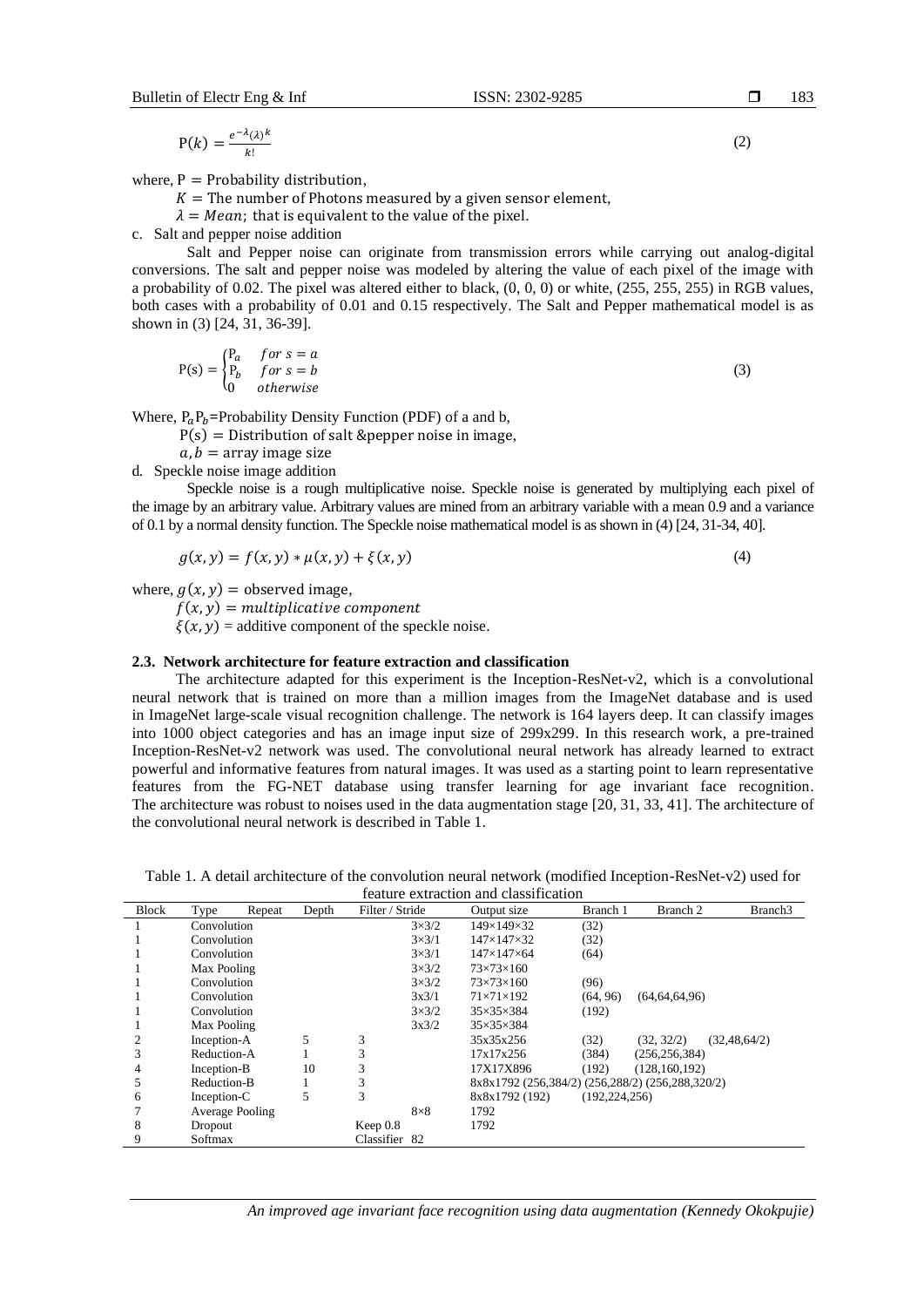#### **3. RESULTS AND DISCUSSION**

In this section, the evaluation methodology and results of the research are given and a comprehensive discussion is made the comprehensive discussion.

#### **3.1. Evaluation methodology**

The performance evaluation metrics adopted in this work include testing accuracy, mean absolute error (MAE), mean square error (MSE), and loss function. These metrics are the most widely used for classification evaluation in the biometric and forensic analysis [2, 42-48].

## a. Mean squared error

The MSE is a measure of the quality of a predictor, it is always non-negative, and values closer to zero are better. Where, *n* in this case, is the number of iterations, Y<sub>ω</sub> is the training loss and  $Y\phi$  is the testing loss. Therefore, MSE is computed as shown in (5) [49].

$$
MSE = \frac{1}{n} \sum_{i=1}^{n} (Y\omega - Y\phi)^2
$$
\n<sup>(5)</sup>

The mean squared error is the mean  $\left(\frac{1}{n}\right)$  $\frac{1}{n}\sum_{i=1}^{n}$  of the squares of the errors  $(Y\omega - Y\phi)^2$ b. Mean absolute error

The MAE is a measure of the dissimilarity between two variables. In this case between Yω which is the training loss and  $Y\phi$  which is the testing loss. *n* is the number of iterations. Therefore, MAE is computed as shown in (6) [50].

$$
MAE = \frac{\sum_{i=1}^{n} |Y\phi - Y\omega|}{n}
$$
 (6)

The MAE is an average of the absolute errors $|Y\phi - Y\omega|$ .

c. Loss function

Categorical cross-entropy and center loss were used as the loss functions for the improvement of the research model design. A loss function tells how good a classifier. Categorical cross-entropy is a loss function used to calculate the dissimilarity between two likely distributions. This dissimilarity is calculated for each point in the training and testing database. The mathematical expression used to evaluate the probability of dissimilarity is as shown in (7) [51, 52].

$$
\mathcal{L}_{cross(y,\hat{y})} = -\sum_{t=1}^{N} \sum_{i=1}^{C} y_i^t \cdot \log(\hat{y}_i^t) \tag{7}
$$

For an instant,  $(x, y)$  can be defined as, where:  $x = input$  value, y is true value,  $\hat{y}$  is predicted value by the system,  $N$  is sum of iteration and  $C$  is sum of class labels.

Wen *et al.*,proposed a loss function called center loss in addition to using the categorical cross-entropy loss. The notion is to increase the discriminative power of the totally learned features by decreasing the intra-class variations. The center loss function is as shown in [8].

$$
\mathcal{L}_{center(y,j)} = \frac{1}{2} \sum_{t=1}^{N} \sum_{i=1}^{C} (\hat{y}_i^t - c_{y_i}^t)^2
$$
\n(8)

While  $c_{y_i}$  is the  $y_i$ th class center of the features, N is the number of iterations. Wen *et al.* observed that equation 8 does not attain the anticipated result. Two adjustments were made by Wen *et al.* to resolve this issue. The first adjustment is to bring up to date the centers based on a mini-batch as a replacement for the entire dataset. The second adjustment led to the introduction of two new variables,  $\alpha$ , and the  $\delta$  – function.  $\alpha$  is used to regulate the learning rates of the centers and the  $\delta$ -function is a Boolean that results in 1 if the situation is true and 0 if the situation is false. The (9) defines the updated function of the class center.

$$
\Delta c_j(y, \hat{y}) = \frac{\sum_{t=1}^{N} \delta(y_i = j) \cdot (c_j - \hat{y}_i)}{1 + \sum_{t=1}^{N} \delta(y_i = j)}
$$
(9)

Bulletin of Electr Eng & Inf, Vol. 10, No. 1, February 2021 : 179 – 191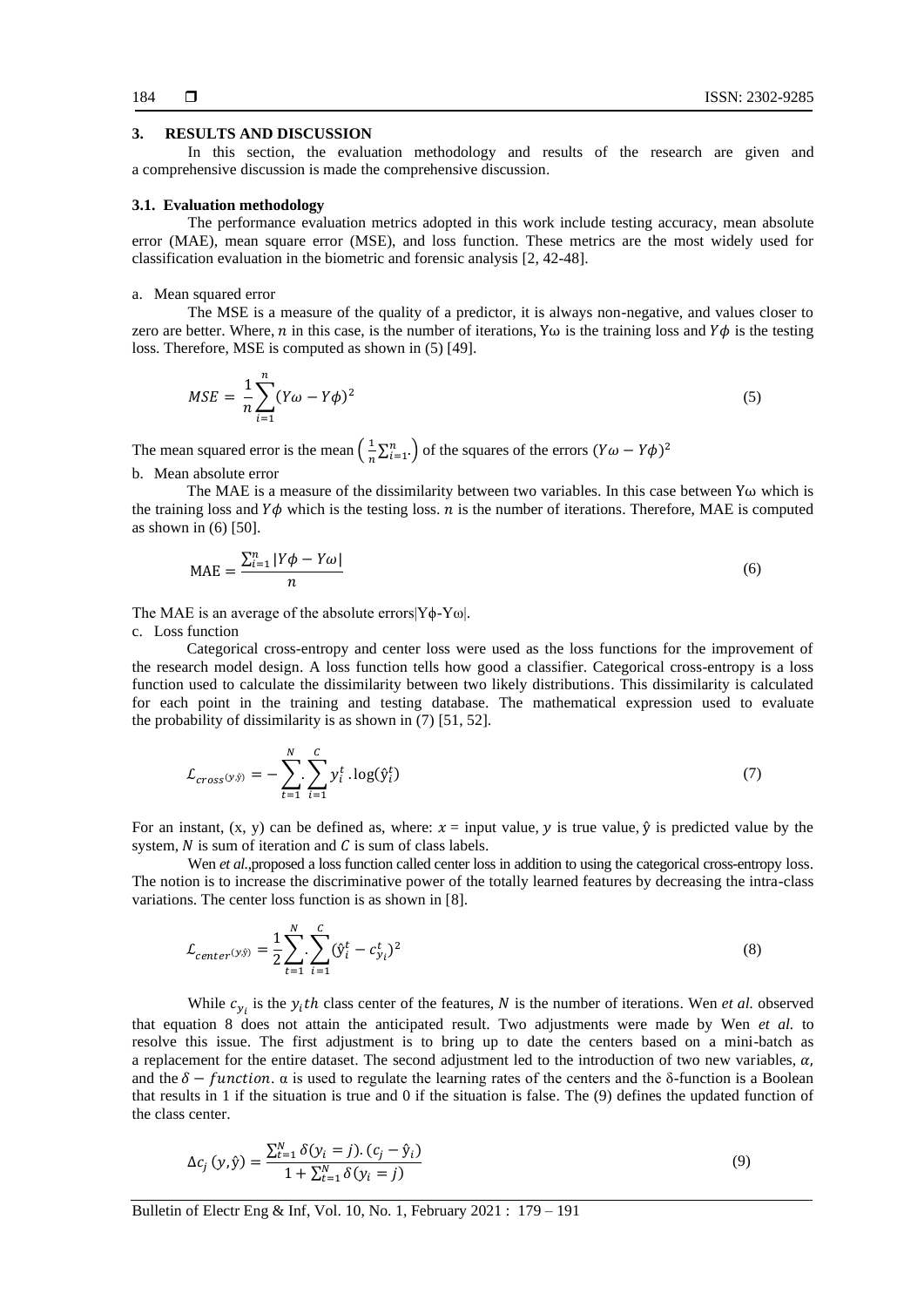The new center of each class is as shown in (10)

$$
c_j^{t+1} = c_j^t - \alpha \Delta c_j^t \tag{10}
$$

While  $\alpha \in [0, 1]$ , Wen *et al.*, introduced  $\lambda$  to balance the two-loss functions of the total loss function. The complete function is shown in (11).

$$
\mathcal{L} = \mathcal{L}_{cross} + \lambda \mathcal{L}_{center} \tag{11}
$$

In the event  $\lambda$  is set to 0, the total loss function is equal to the categorical cross-entropy function.

#### d. Accuracy

Where true positive (TP) symbolizes all experimented activities be appropriate to positive groups classified properly as positive groups. True negative (TN) are all experimented activities be appropriate to negative groups classified into negative groups. False-positive (FP) are all experimented activities be appropriate to negative groups being classified as positive groups, and false negative (FN) are all experimented activities be appropriate to positive groups being classified as negative groups.

$$
Accuracy = \frac{TP + TN}{TP + TN + FP + TN} * 100\% \tag{12}
$$

#### e. System specification

The training and testing of the proposed model was successfully completed on a CPU with Core i7 processor and 64GB RAM in 10 hours using Matlab version 2018b software tools.

#### **3.2. Results**

In this section, the research results are presented and explained. Table 2 shows the performance of the proposed age invariant face recognition model. The performance of the proposed AFIR system was measured using accuracy, loss, mean squared error and mean absolute error. The training/testing accuracy and loss plot of the proposed AFIR model are shown in Figure 4 and Figure 5 respectively. Furthermore, the progression plot of square errors vs. iterations and absolute errors vs. iterations of the proposed AFIR model are shown in Figure 6 and Figure 7 respectively. The MSE and MAE is as calculated by (5) and (6).



Figure 4. Training and testing accuracy plots of the proposed AFIR model

*An improved age invariant face recognition using data augmentation (Kennedy Okokpujie)*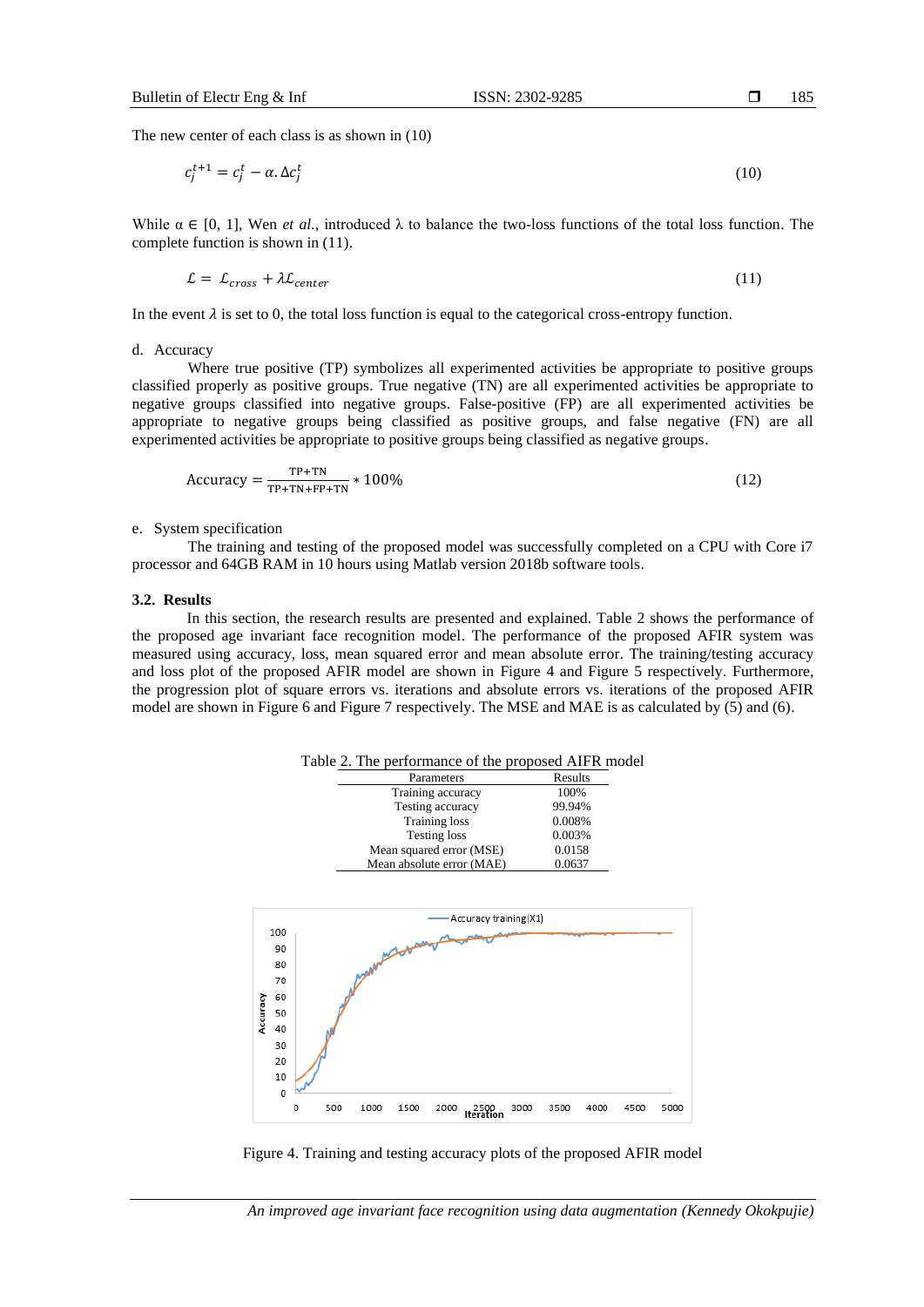

Figure 5. Training and testing loss (error function) plots of the proposed AFIR model



Figure 6. Progression plot of square errors vs. iterations of the proposed AFIR model



Figure 7. Progression plot of Absolute errors vs. iterations of the proposed AFIR mode

| Table 2. The performance comparison of AIFR using mean absolute error (MAE) |  |  |  |
|-----------------------------------------------------------------------------|--|--|--|
|                                                                             |  |  |  |

| No. | Publication | Face dataset/dataset size                                  | Algorithm               | Evaluation protocol      | Performance<br>evaluation (MAE) |
|-----|-------------|------------------------------------------------------------|-------------------------|--------------------------|---------------------------------|
|     | Proposed    | <b>FG-NET/1002</b><br>(using-data argumentation technique) | Classification<br>(CNN) | 20% test, 80% train data | MAE 0.0634                      |
|     | [53]        | <b>FG-NET/1002</b>                                         | Classification<br>(CNN) | N/A                      | <b>MAE 2.8</b>                  |
|     | [54]        | <b>FG-NET/1002</b>                                         | Classification          | Leave-one-person-out     | <b>MAE 3.31</b>                 |
| 4   | [55]        | <b>FG-NET/1002</b>                                         | Classification          | 98.8% train, 1.2% test   | <b>MAE 4.5</b>                  |
|     | [56]        | <b>FG-NET/1002</b>                                         | <b>Classification</b>   | Leave-one-person-out     | <b>MAE 4.8</b>                  |
| 6   | [57]        | <b>FG-NET/1002</b>                                         | Classification          | 20% test, 80% train      | <b>MAE 4.5</b>                  |

Bulletin of Electr Eng & Inf, Vol. 10, No. 1, February 2021 : 179 – 191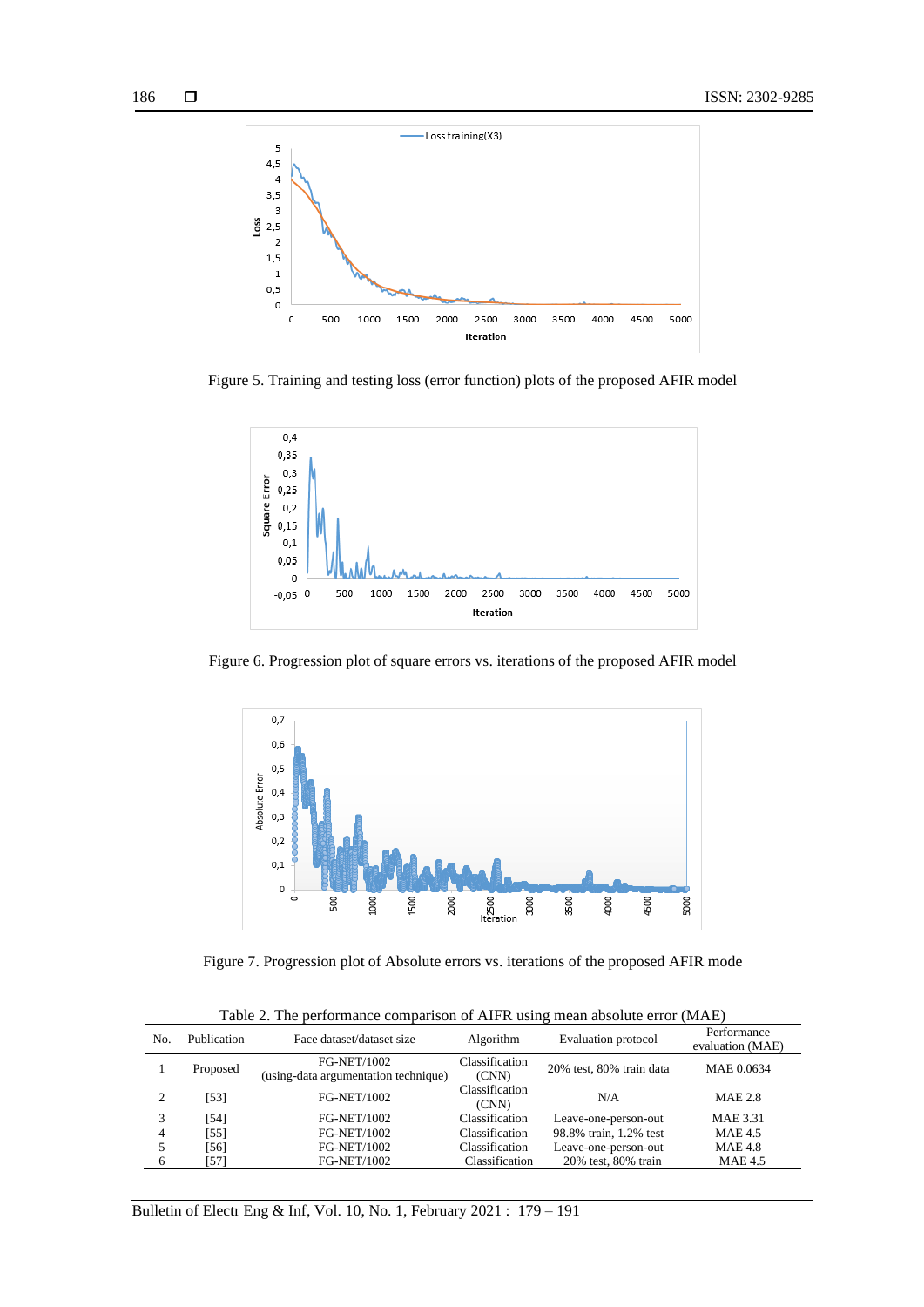187

The performance comparison of Age Invariant Face Recognition (AIFR) system using percentage accuracy is as shown in Table 3.

Table 3. The performance comparison of AIFR using percentage accuracy

| Author   | Study/methodology                                                                                                                                                                                                               | Results on percentage accuracy                                                                                                                                                                            |  |  |
|----------|---------------------------------------------------------------------------------------------------------------------------------------------------------------------------------------------------------------------------------|-----------------------------------------------------------------------------------------------------------------------------------------------------------------------------------------------------------|--|--|
| Proposed | An Improved Age Invariant Face Recognition Using Data<br>Augmentation                                                                                                                                                           | The proposed model achieved a recognition<br>accuracy of 99.94%.                                                                                                                                          |  |  |
| $[58]$   | Age-invariant face recognition system based on identity<br>inference from appearance age                                                                                                                                        | The investigational study of face recognition was<br>done using FGNET data. Experimental results<br>achieved on AG-IIM showed training and<br>verification accuracies of 89.8% and 88.2%<br>respectively. |  |  |
| [59]     | Age-invariant face recognition system using combined shape<br>and texture features. This technique merged texture and shape<br>feature sets to achieve age invariant facial recognition.                                        | The method realized an overall verification<br>accuracy of 93% on FG-NET AD.                                                                                                                              |  |  |
| [60]     | Feature-aging for age-invariant face recognition". This<br>method was used to forecast the aging of face structure in<br>order to improve the consequence of age advancement on<br>face recognition.                            | Face recognition rates (%) of the Gabor methods<br>and Age-invariant methods with face images from<br>different age groups show the best performance of<br>32.7% on testing accuracy.                     |  |  |
| [61]     | Age invariant face recognition and retrieval system using<br>coupled auto-encoder networks (CAN)                                                                                                                                | Recognition rates of this method equated with state-<br>of-the-art algorithms on FGNET gave 86.5%<br>recognition rate                                                                                     |  |  |
| [62]     | A geometrical approach for age-invariant face recognition                                                                                                                                                                       | The scheme was capable of attaining a determined<br>classification accuracy of 99% on FGNET database                                                                                                      |  |  |
| $[63]$   | Face recognition across time-lapse using convolutional neural<br>networks                                                                                                                                                       | Time-lapse run on FG-NET using numerous<br>cataloging techniques like nearest neighbor, linear<br>discriminant and subspace discriminant obtained<br>results of 70.4%, 78.4%, and 80.6% respectively      |  |  |
| [64]     | Age invariant face recognition based on texture embedded<br>discriminative graph model. This proposed model takes full<br>advantage of the information of texture variations and<br>geometry topology contained in face images. | Experimentations were done on the FG-NET aging<br>database, and a recognition accuracy of 64.47% was<br>achieved                                                                                          |  |  |

#### **3.3. Discussion**

From the results presented in subsection 3.2, it is observed that the testing accuracy of the proposed model is 99.94%. This signifies that if this model is embedded into a smart surveillance camera, it could correctly identify the face of the same subject across large age variation (in this experimental setup an average of 25 years was used) with 99.94% accuracy. Other metrics used in the measurement of the model are testing error of 0.04%. The mean squared error is 0.0153, while the mean absolute error is 0.0637 with a maximum iteration setting of 5000 and epochs of 50. Details of these metrics interpretation and relevant areas presented in subsection 3.1. The proposed AIFR model performance metrics outperform the results recorded in the literature to the best of our knowledge when compared to others using a similar dataset.

One of the novelties of this research work is that different types of noise augmentation were used to improve the accuracy of the AIFR system, as against the traditional practice of noise elimination at the preprocessing phase in order to improve the output accuracy. It is observed from these results that this new technique is more efficient form AIFR systems. The results show that a generic pre-trained classical CNN architecture (Inception-ResNet-v2) can be adapted in the AIFR domain. Thus saving processing time, computing resources and acquisition of huge training data that are not readily available in this AIFR domain. From the result obtained it is observed that the experimental design at the pre-processing phase greatly impacts the quality of the feature extracted and output of the classifier. Thus in this paper, the final result of the AIFR system is greatly improved as compared to other related works.

#### **4. CONCLUSION**

In this paper, a novel methodology of improving the accuracy of age invariant face recognition using noise augmentation technique and adapting a pre-trained deep convolution neural network (DCNN) was proposed. Experimentation was performed on the FG-Net dataset. The FG-Net dataset was augmented at the preprocessing stage using four types of noises to improve the features extracted and get a better classification. The augmented data was used to build an age invariant face recognition model. The model on testing was found to be very accurate in comparison to similar research works carried out on the same dataset.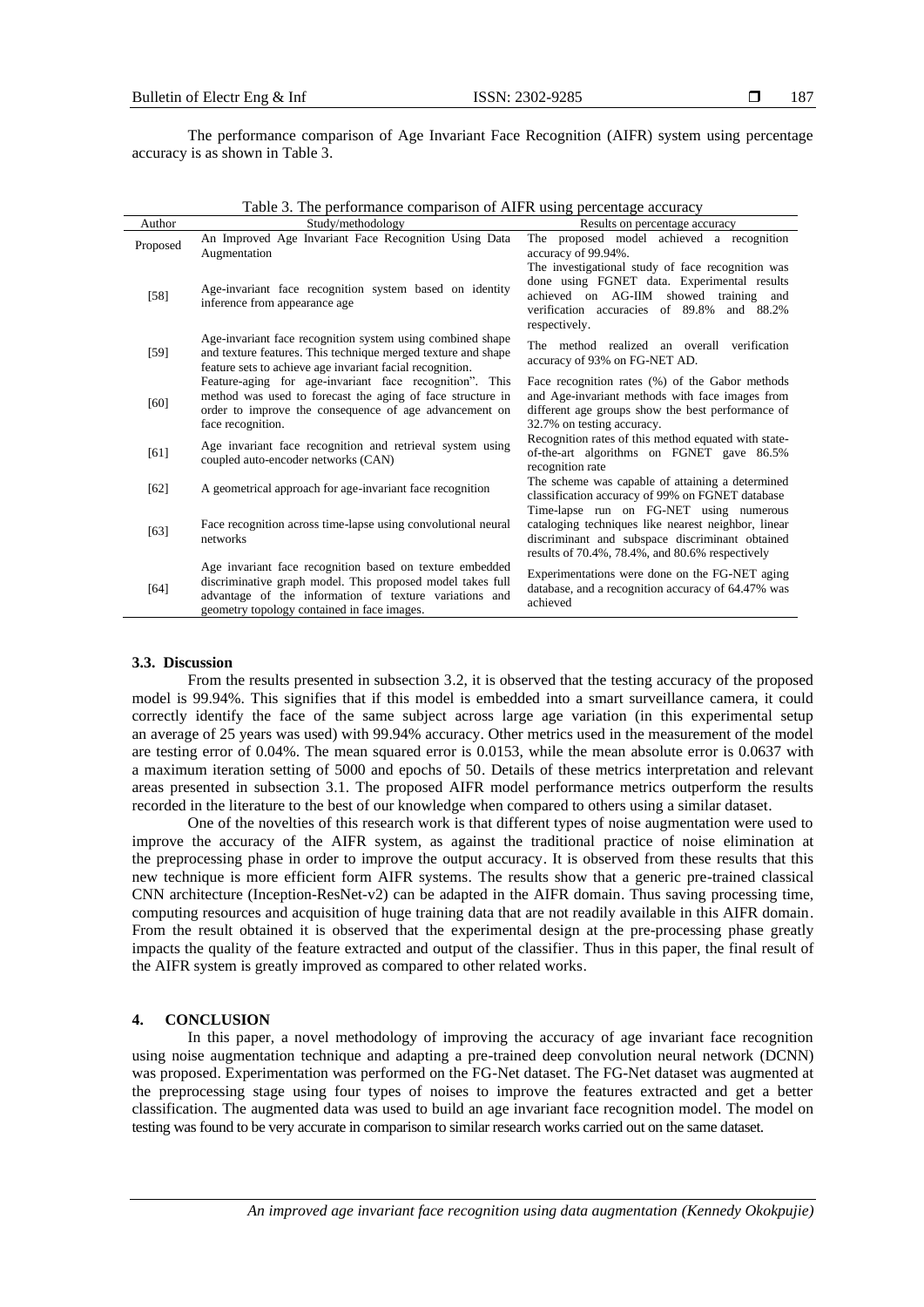#### **ACKNOWLEDGEMENTS**

We acknowledged the sponsorship of the Covenant University Centre for Research Innovation and Discovery (CUCRID), Ota, Ogun State, Nigeria.

# **REFERENCES**

- [1] M. Sajid *et al.*, "Data Augmentation-Assisted Makeup-Invariant Face Recognition," *Mathematical Problems in Engineering*, vol. 2018, 2018.
- [2] Y. Li, G. Wang, L. Nie, Q. Wang, and W. Tan, "Distance metric optimization driven convolutional neural network for age invariant face recognition," *Pattern Recognit.*, vol. 75, pp. 51-62, 2018.
- [3] K. Okokpujie, S. John, C. Ndujiuba, and E. Noma-Osaghae, "Development of an Adaptive Trait-Aging Invariant Face Recognition System Using Convolutional Neural Networks," *Information Science and Applications*, vol 621, pp. 411-420, 2020.
- [4] A. Yousaf, M. J. Khan, M. J. Khan, A. M. Siddiqui, and K. Khurshid, "A robust and efficient convolutional deep learning framework for age‐invariant face recognition," *Expert Syst.*, vol. 37, no. 3 p. 12503, 2017.
- [5] K. Okokpujie and S. Apeh, "Predictive Modeling of Trait-Aging Invariant Face Recognition System Using Machine Learning," *Information Science and Applications*, pp. 431-440, 2019.
- [6] J. Deng, Y. Zhou and S. Zafeiriou, "Marginal Loss for Deep Face Recognition," *2017 IEEE Conference on Computer Vision and Pattern Recognition Workshops (CVPRW)*, Honolulu, HI, pp. 60-68, 2017.
- [7] Y. Wen, Z. Li and Y. Qiao, "Latent Factor Guided Convolutional Neural Networks for Age-Invariant Face Recognition," *2016 IEEE Conference on Computer Vision and Pattern Recognition (CVPR)*, Las Vegas, NV, pp. 4893-4901, 2016.
- [8] T. Zheng, W. Deng and J. Hu, "Age Estimation Guided Convolutional Neural Network for Age-Invariant Face Recognition," *2017 IEEE Conference on Computer Vision and Pattern Recognition Workshops (CVPRW)*, Honolulu, HI, pp. 503-511, 2017.
- [9] P. Wang, W. Lin, B. Wu, K. Chao and C. Lo, "A Cross-Age Face Recognition Approach Using Fog Computing Architecture for User Authentication on Mobile Devices," *2018 IEEE 15th International Conference on e-Business Engineering (ICEBE)*, Xi'an, pp. 86-93, 2018.
- [10] J.-J. Lv, X.-H. Shao, J.-S. Huang, X.-D. Zhou, and X. Zhou, "Data augmentation for face recognition," *Neurocomputing*, vol. 230, pp. 184-196, 2017.
- [11] H. A. Le and I. A. Kakadiaris, "Illumination-Invariant Face Recognition With Deep Relit Face Images," *2019 IEEE Winter Conference on Applications of Computer Vision (WACV)*, Waikoloa Village, HI, USA, pp. 2146-2155, 2019.
- [12] J. Zhao *et al.*, "Look Across Elapse: Disentangled Representation Learning and Photorealistic Cross-Age Face Synthesis for Age-Invariant Face Recognition," *Proceedings of the AAAI Conference on Artificial Intelligence,*  vol. 33, pp. 9251-9258, 2019.
- [13] G. G. Chrysos, Y. Panagakis, and S. Zafeiriou, "Visual Data Augmentation through Learning," *arXiv Prepr. arXiv1801.06665*, 2018.
- [14] F. Juefei-Xu, Khoa Luu, M. Savvides, T. D. Bui and C. Y. Suen, "Investigating age invariant face recognition based on periocular biometrics," *2011 International Joint Conference on Biometrics (IJCB)*, Washington, DC, pp. 1-7, 2011.
- [15] G. Panis, A. Lanitis, N. Tsapatsoulis and T. F. Cootes, "Overview of research on facial ageing using the FG-NET ageing database," in *IET Biometrics*, vol. 5, no. 2, pp. 37-46, 2016.
- [16] K. Okokpujie *et al.*, "An Enhanced Voters Registration and Authentication Application Using Iris Recognition Technology," *Int. J. Civ. Eng. Technol.*, vol. 10, no. 02, pp. 57-68, 2019.
- [17] K. Okokpujie, E. Noma-Osaghae, S. John and R. Oputa, "Development of a facial recognition system with email identification message relay mechanism," *2017 International Conference on Computing Networking and Informatics (ICCNI)*, Lagos, pp. 1-6, 2017.
- [18] K. Okokpujie, E. Noma-Osaghae, S. John, K. Grace and I. Okokpujie, "A face recognition attendance system with GSM notification," *2017 IEEE 3rd International Conference on Electro-Technology for National Development (NIGERCON)*, Owerri, pp. 239-244, 2017.
- [19] M. Nimbarte and K. Bhoyar, "Age invariant face recognition using convolutional neural network," *International Journal of Electrical and Computer Engineering (IJECE)*, vol. 8, no. 4, pp. 2126-2138, 2018.
- [20] B. Fu, X. Zhao, C. Song, X. Li, and X. Wang, "A salt and pepper noise image denoising method based on the generative classification," *Multimed. Tools Appl.*, vol. 78, no. 9, pp. 12043-12053, 2019.
- [21] X. Zheng, "Data Augmentation with Artistic Style," PhD Dissertation, University of Dublin, 2018.
- [22] N. McLaughlin, J. M. Del Rincon and P. Miller, "Data-augmentation for reducing dataset bias in person reidentification," *2015 12th IEEE International Conference on Advanced Video and Signal Based Surveillance (AVSS)*, Karlsruhe, pp. 1-6, 2015,
- [23] D. Mwiti, "Research Guide : Data Augmentation for Deep Learning [ Nearly ] Everything you need to know in 2019," [Online]. Available at: [https://heartbeat.fritz.ai/research-guide-data-augmentation-for-deep-learning-](https://heartbeat.fritz.ai/research-guide-data-augmentation-for-deep-learning-7f141fcc191c)[7f141fcc191c,](https://heartbeat.fritz.ai/research-guide-data-augmentation-for-deep-learning-7f141fcc191c) pp. 1–15. 2019. Accessed 23 January, 2020.
- [24] D. M. Montserrat, Q. Lin, J. Allebach and E. J. Delp, "Training Object Detection And Recognition CNN Models Using Data Augmentation," *Soc. Imaging Sci. Technol.*, pp. 27-36, 2017.
- [25] L. Taylor and G. Nitschke, "Improving Deep Learning with Generic Data Augmentation," *2018 IEEE Symposium Series on Computational Intelligence (SSCI)*, Bangalore, India, pp. 1542-1547, 2018.
- [26] Y. Song and Z. Lin, "Species recognition technology based on migration learning and data augmentation," *2018 5th*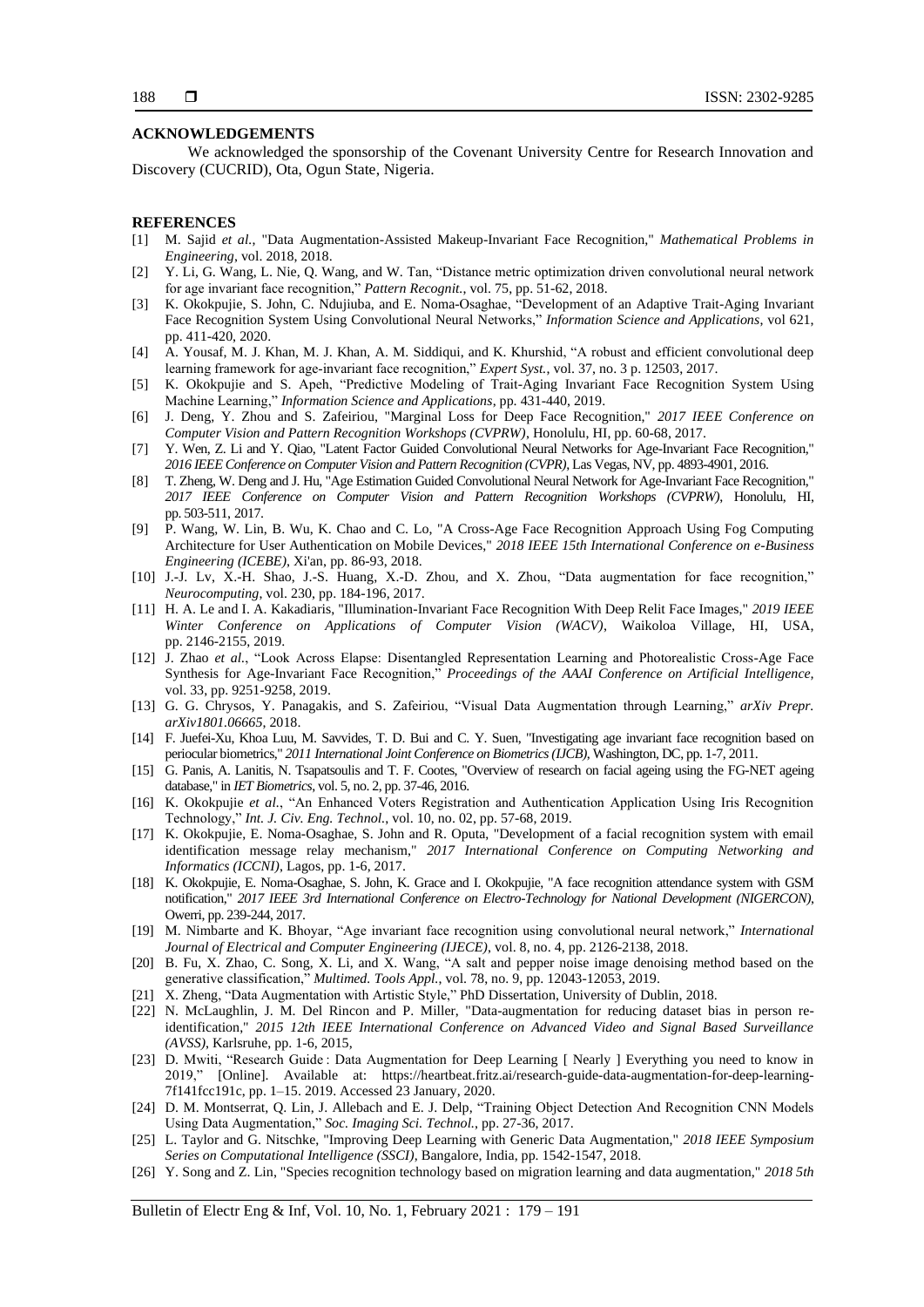*International Conference on Systems and Informatics (ICSAI)*, Nanjing, pp. 1016-1021, 2018.

- [27] C. Shorten and T. M. Khoshgoftaar, "A survey on Image Data Augmentation for Deep Learning," *J. Big Data*, vol. 6, no. 60, pp. 1-48, 2019.
- [28] M. B. Lee, Y. H. Kim and K. R. Park, "Conditional Generative Adversarial Network- Based Data Augmentation for Enhancement of Iris Recognition Accuracy," in *IEEE Access*, vol. 7, pp. 122134-122152, 2019.
- [29] B. Leng, K. Yu, and J. Qin, "Data augmentation for unbalanced face recognition training sets," *Neurocomputing*, vol. 235, pp. 10-14, 2017.
- [30] A. Mikołajczyk and M. Grochowski, "Data augmentation for improving deep learning in image classification problem," *2018 International Interdisciplinary PhD Workshop (IIPhDW)*, Swinoujście, pp. 117-122, 2018.
- [31] D. Wang, H. Lu, and M. H. Yang, "Kernel collaborative face recognition," *Pattern Recognit.*, no. 48, pp. 3025–3037, 2015.
- [32] A. M. A. Selami and A. Fadhil, " A Study of the Effects of Gaussian Noise on Image Features," *Kirkuk Univ. J. / Sci. Stud.*, vol. 11, no. April 2016, pp. 152-169, 2016.
- [33] S. Kaur, "Noise Types and Various Removal Techniques," nternational J. Adv. Res. Electron. cs Commun. Eng., vol. 4, no. 2, pp. 226-230, 2015.
- [34] V. Rohit and J. Ali, "A Comparative Study of Various Types of Image Noise and Efficient Noise Removal Techniques," Int. J. Adv. Res. Comput. Sci. Softw. Eng., vol. 3, no. 10, pp. 2277-128, 2013.
- [35] MatLab, "Preprocess Data for Domain-Specific Deep Learning Applications," [Online]. Available at: https://www.mathworks.com/help/deeplearning/ug/preprocess-data-for-domain-specific-applications.html. Accessed 15 December, 2019.
- [36] K. Mitra, A. Veeraraghavan and R. Chellappa, "Robust RVM regression using sparse outlier model," *2010 IEEE Computer Society Conference on Computer Vision and Pattern Recognition*, San Francisco, CA, pp. 1887-1894, 2010.
- [37] M. S. Shakeel and K. M. Lam, "Deep-feature encoding-based discriminative model for age-invariant face recognition," *Pattern Recognit.*, vol. 93, pp. 442-457, 2019.
- [38] "MatLab." [Online]. Available at: https://www.mathworks.com/help/deeplearning/ug/preprocess-data-for-domainspecific applications.htmland, accessed 5 Decemeber 2019.
- [39] R. Sharma and M. S. Patterh, "A new pose invariant face recognition system using PCA and ANFIS," *Optik (Stuttg).*, vol. 126, no. 23, pp. 3483-3487, 2015.
- [40] L. Nanni, S. Brahnam, and G. Maguolo, Data Augmentation for Building an Ensemble of Convolutional Neural Networks, *Innovation in Medicine and Healthcare Systems, and Multimedia*, vol. 145, pp. 61-69, 2019.
- [41] M. Pkavya, "How does salt and pepper noise occurs in an image," [Online]. Available at: https://dsp.stackexchange.com/questions/28920/how-does-salt-and-pepper-noise-occurs-in-an-image. Accessed 10 December, 2019
- [42] D. Wang, C. Otto, S. Member and A. K. Jain, "Face Search at Scale : 80 Million Gallery," *MSU Tech. Rep. MSU-CSE-*, pp. 1-14, 2015.
- [43] C. Chen and A. Ross, "Matching thermal to visible face images using hidden factor analysis in a cascaded subspace learning framework," *Pattern Recognit. Lett.*, vol. 72, pp. 25-32, 2016.
- [44] S. Banerjee, W. J. Scheirer, K. W. Bowyer, and P. J. Flynn, "Fast Face Image Synthesis with Minimal Training," arXiv:1811.01474, pp. 1-11, 2018
- [45] B. F. Klare and A. K. Jain, "Heterogeneous Face Recognition Using Kernel Prototype Similarities," in *IEEE Transactions on Pattern Analysis and Machine Intelligence*, vol. 35, no. 6, pp. 1410-1422, 2013.
- [46] F. B. Alvi and R. Pears, "A composite spatio-temporal modeling approach for age invariant face recognition," *Expert Syst. Appl.*, vol. 72, pp. 383-394, 2017.
- [47] K. Okokpujie, E. Noma-osaghae, O. Okesola, O. Omoruyi, Osemwegie Chinonso, S. John, and I. P. Okokpujie, "Fingerprint Biometric Authentication Based Point of Sale Terminal," in *K. J. Kim and N. Baek (eds.), Information Science and Applications 2018, Lecture Notes in Electrical Engineering*, vol. 514, pp. pp 229-237, 2019.
- [48] K. Okokpujie *et al.*, "Integration of Iris Biometrics in Automated Teller Machines for Enhanced User Authentication," in *Kim K., Baek N. (eds) Information Science and Applications 2018. ICISA 2018. Lecture Notes in Electrical Engineering*, pp. 219-228, 2019.
- [49] Q. Zhu, P. Zhang, and X. Ye, "A New Loss Function for CNN Classifier Based on Pre-defined Evenly-Distributed Class Centroids," *arXiv1904.06008[cs.CV] 2019*, pp. 1-10, 2019.
- [50] R. Angulu, J. R. Tapamo, and A. O. Adewumi, Age estimation via face images : a survey. *EURASIP Journal on Image and Video Processing*, vol. 42, pp. 1-35, 2018.
- [51] Y. Toda and F. Okura, "How Convolutional Neural Networks Diagnose Plant Disease," *Plant Phenomics*, vol. 2019, pp. 1-14, 2019.
- [52] Y. Wen, K. Zhang, Z. L. B, and Y. Qiao, "A Discriminative Feature Learning Approach," *2016 European conference on computer* vision, Amsterdam, pp. 499-515, 2016.
- [53] Z. Hu, Y. Wen, J. Wang, M. Wang, R. Hong and S. Yan, "Facial Age Estimation With Age Difference," in *IEEE Transactions on Image Processing*, vol. 26, no. 7, pp. 3087-3097, 2017.
- [54] I. Huerta, C. Fernández, C. Segura, J. Hernando, and A. Prati, "A deep analysis on age estimation," *Pattern Recognit. Lett. J.*, vol. 68, pp. 239-249, 2015.
- [55] H. Han and A. K. Jain, "Age , Gender and Race Estimation from Unconstrained Face Images," *MSU Tech. Rep. MSU-CSE-14-5 Age,* pp. 1-9, 2014.
- [56] X. Geng, C. Yin and Z. Zhou, "Facial Age Estimation by Learning from Label Distributions," in *IEEE Transactions on Pattern Analysis and Machine Intelligence*, vol. 35, no. 10, pp. 2401-2412, 2013.
- [57] G. Panis, A. Lanitis, N. Tsapatsoulis and T. F. Cootes, "Overview of research on facial ageing using the FG-NET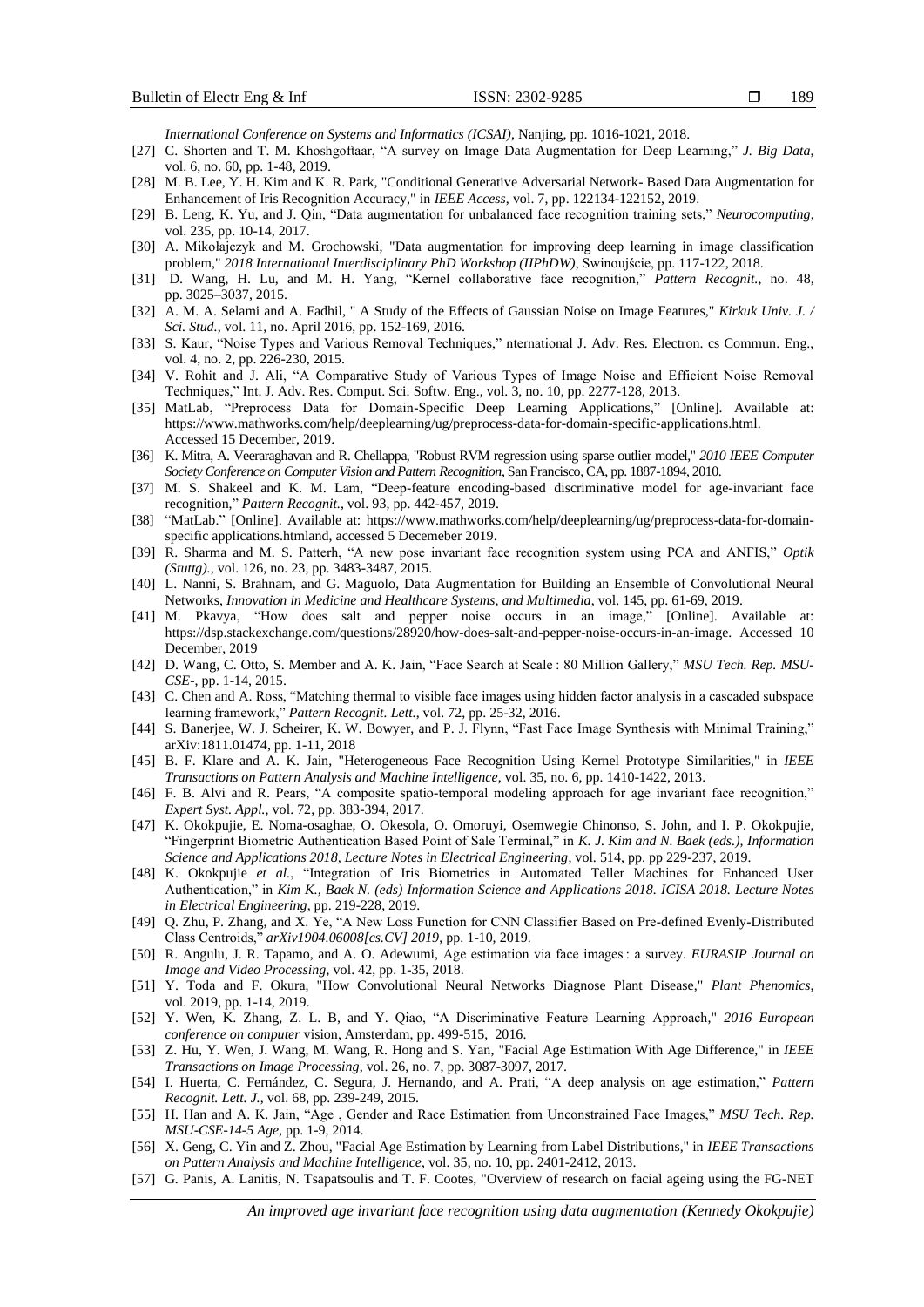ageing database," in *IET Biometrics*, vol. 5, no. 2, pp. 37-46, 2016.

- [58] H. Zhou and K. M. Lam, "Age-invariant face recognition based on identity inference from appearance age," *Pattern Recognit.*, vol. 76, pp. 191-202, 2018.
- [59] A. S. Osman Ali, V. Sagayan, A. M. Saeed, H. Ameen and A. Aziz, "Age-invariant face recognition system using combined shape and texture features," in *IET Biometrics*, vol. 4, no. 2, pp. 98-115, 2015.
- [60] H. Zhou, K. Wong and K. Lam, "Feature-aging for age-invariant face recognition," *2015 Asia-Pacific Signal and Information Processing Association Annual Summit and Conference (APSIPA)*, Hong Kong, 2015, pp. 1161-1165.
- [61] C. Xu, Q. Liu, and M. Ye, "Age invariant face recognition and retrieval by coupled auto-encoder networks," *Neurocomputing*, 2017, vol. 222, pp. 62-71, 2017.
- [62] A. S. O. Ali, V. S. Al Asirvadam, A. S. Malik, and A. Aziz, "A geometrical approach for age-invariant face recognition," *Lect. Notes Comput. Sci. (including Subser. Lect. Notes Artif. Intell. Lect. Notes Bioinformatics)*, vol. 8237 LNCS, pp. 81-96, 2013.
- [63] H. El Khiyari and H. Wechsler, "Face Recognition across Time Lapse Using Convolutional Neural Networks," *Journal Informasi Security*, vol.7, no.3, pp. 141–151, 2016.
- [64] Hongyu Yang, Di Huang and Yunhong Wang, "Age invariant face recognition based on texture embedded discriminative graph model," *IEEE International Joint Conference on Biometrics*, Clearwater, FL, pp. 1-8, 2014.

## **BIOGRAPHIES OF AUTHORS**



**Kennedy Okokpujie** holds a bachelor of engineering (B.Eng.) in electrical and electronics engineering, Master of Science (M.Sc.) in electrical and electronics engineering, Master of Engineering (M.Eng.) in electronics and telecommunication engineering and Master of Business Administration (MBA). He is currently lecturing in the Department of Electrical and Information Engineering at Covenant University, Ota, Ogun State, Nigeria. He is a member of the Nigeria Society of Engineers and the Institute of Electrical and Electronics Engineers (IEEE). His research areas of interest include biometrics, artificial intelligent, and digital signal processing. Email: kennedy.okokpujie@covenantuniversity.edu.ng

$$
\left(\begin{array}{c} \mathbf{p}_1 \\ \mathbf{p}_2 \\ \mathbf{p}_3 \end{array}\right)
$$

**Samuel Ndueso John** is a Professor of Computer Systems and Network Engineering. He has his higher education at Donetsk National Technical University, Ukraine where he successfully defended and obtained B.Sc, M.SC, MPhil and Ph.D. degrees in computer systems and network engineering, specializing in computer science, computing machines, complex systems, security and networks in 1993, 1994, 2000 and 2005, respectively. Presently, John is a Professor of Computer Systems and Network Engineering in the Department of Electrical/Electronic Engineering, Faculty of Engineering and Technology, Nigerian Defence Academy, Kaduna, Nigeria. John has acquired valuable knowledge and practical experience in the use of information technology as an enabler of industrial and national development goals. He has a vast knowledge of computing and has applied it in the pursuance of a wide range of indigenous ICT convergence, data efficiency management, cyber security, cybercrime and telemedicine solutions.



**Charles U. Ndujiuba** is a Professor of Communication Engineering with Air Force Institute of Technology Nigerian Air Force, Kaduna state, Nigeria. Prof. C. U. Ndujiuba holds a Ph.D. in electrical and electronics engineering from the University College London (University of London); Master Specialize (Masters with Specialization) in radio communications from Ecole Superieure d'Electricite (SUPELEC) France; MSc in electrical engineering from the University of Lagos, BSc in electronics and communications engineering from the London Metropolitan University. Prof. Ndujiuba is a Chartered Electronics Engineer (CEng) and a highly-skilled wireless professional. He has more than 25 years of RF, microwave, fixed-line (SDH and PDH), and PMR experience, with considerable international exposure. Prof. Ndujiuba has attended several conferences and published many technical papers in major professional journals. Prior to joining Covenant University Ota Nigeria in 2011, Ndujiuba was the Technical Director of Globe Trunk Ltd UK. His research interests include monolithic microwave integrated circuits (MMIC), active filters, ultra-low noise amplifiers, active devices and circuits, UWB Transmitter, modelling and simulation, dielectric resonator antennas, and detection and collision avoidance of unmanned aerial vehicles.